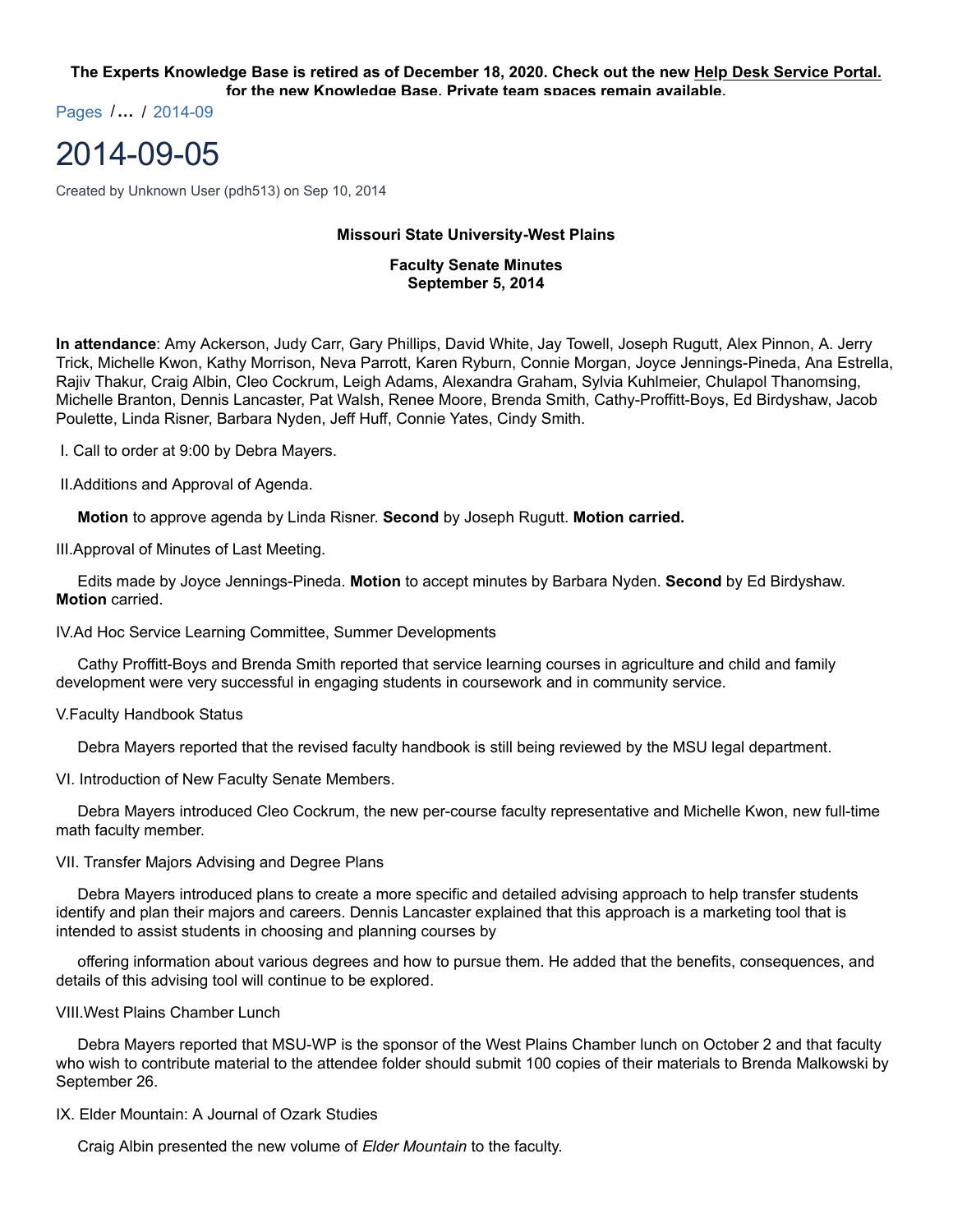## X. Chancellor's Update

 Dr. Bennett noted that MSU-WP will soon hire a Dean of Academic Affairs, and he stated that he seeks the faculty's input in the hiring of this dean. Dr. Bennett pointed out that he is open to offering the position to the interim dean, Dennis Lancaster, or have the institution perform a complete search.

 Dr. Bennett also presented a slideshow, "Year in Review," prepared by an MSU-WP student, William Mahan. This slideshow reviewed the numerous successes that happened on the MSU-WP campus during the 2013-14 year. Dr. Bennett then entertained several questions about the slideshow.

# XI. Study Aboard: India Program

 Rajiv Thakur shared several details about the study abroad program that he is developing. The planned international experience will take students on a 16-day trip through India. Rajiv mentioned that several students have expressed interest, and that the program has received the support of the

administration in Springfield. He noted that financial support for this trip will be a special challenge.

# XII. Faculty Emeritus Wall Project

 Jerry Trick noted that he welcomes faculty input on three issues related to the Emeritus Wall Project: whether or not to include Dr. Looney, whether or not to combine this project with one being created for staff members, and the creation of a banner or nameplate for this display. Jerry stated that he

would present a proposal concerning these issues.

# XIII. Assessment Committee Report

 Gary Phillips reported that the assessment form had been forwarded to faculty and that the due date for assessment reports from faculty is September 15. He also announced that the next assessment committee meeting is scheduled for noon on September 5.

#### XIV. Curriculum Committee Report

 Leigh Adams projected the required course addition/deletion/change forms on the wall screen and reviewed the basics of how to complete these forms. Leigh also reminded faculty members of the correct line of approval and of the due dates. She also pointed out that faculty members need to monitor

 and review all changes made to courses in their departments in order to be aware of those changes and to help identify and eliminate any complications or errors. Leigh also displayed all the changed that have been accepted by the Curriculum Committee since her last report.

## XV. Faculty Evaluation Committee

 Phil Howerton stated that the Faculty Evaluation Committee is scheduled to meet at 4:00-5:0 on Wednesday, September 10, in Melton 205. He also stated the committee will be discussing some elements of the division chair evaluations and student evaluations.

# XVI. Experts Training for Committee Chairs

Debra Mayers thanked the committee chairs who participated in the recent training in the use of Experts.

#### XVII. Handbook Committee

 Barbara Nyden reported that the revised faculty handbook is still being reviewed by the legal department at MSU-Springfield and that will be meeting with Chancellor Bennett to discuss his concerns with the revisions.

## XVIII. Public Affairs Committee

 Gary Phillips noted that although the Public Affairs Committee had not yet met, the committee had been involved with the planning of activities related to the Common Reader Program.

## XIX. Common Reader Committee

 Ed Birdyshaw expressed thanks to everyone who has contributed to the planning of the Common Reader projects. He noted that two of the events planned for the fall, a film series and a creative arts contest, have already been submitted to